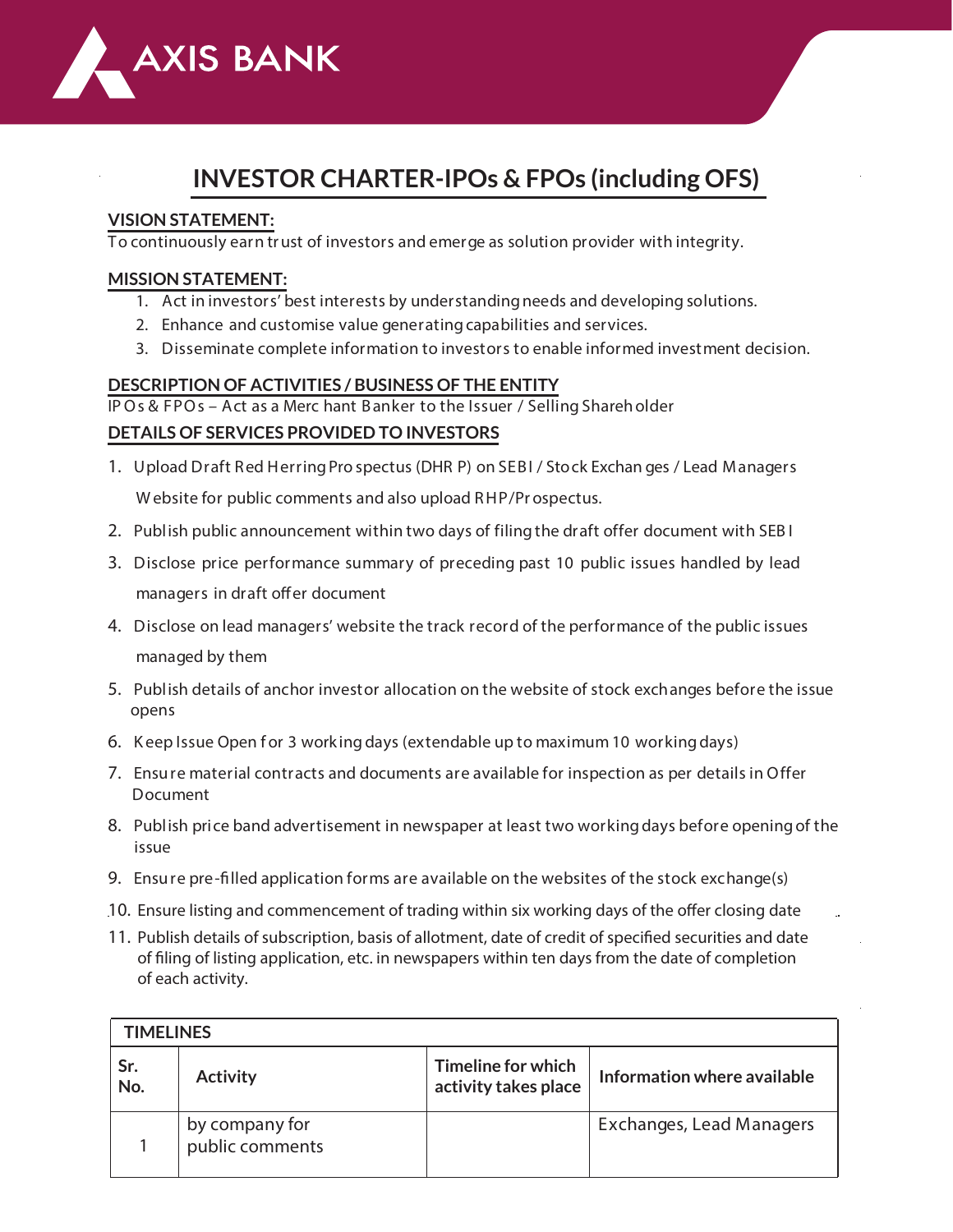| $\overline{2}$ | <b>Public Announcement</b>                                           | Within 2 days of<br>filing DoD with<br><b>SEBI</b> | Newspaper - English,<br>regional, Hindi                                     |
|----------------|----------------------------------------------------------------------|----------------------------------------------------|-----------------------------------------------------------------------------|
| $\overline{3}$ | Details of anchor investors<br>allocation                            | 1 day before issue<br>opening date                 | <b>Stock Exchanges website</b>                                              |
| $\overline{4}$ | Issue opening date                                                   | 3 working days<br>after filing RHP<br>with RoC     | <b>Stock Exchanges website</b>                                              |
| 5              | Availability of application<br>forms                                 | Till issue closure<br>date                         | <b>Stock Exchanges website</b>                                              |
| 6              | Availability of material<br>documents for inspection<br>by investors | Till issue closure<br>date                         | Address given in Offer<br>Document                                          |
| $\overline{7}$ | Availability of General<br><b>Information Do cument</b>              | Till issue closure<br>date                         | LM website and stock<br>exchange website                                    |
| 8              | <b>Price Band Advertisement</b>                                      | 2 working days<br>prior to<br>issue                | Newspaper advertisem ent                                                    |
| 9              | Tot al demand in the issue                                           | Issue closure date                                 | Stock exchanges website on<br>hourly basis                                  |
| 10             | Commencement of trading                                              | within 6 working<br>days                           | Newspaper advertisem ent                                                    |
| 11             | Delay in unblocking ASBA<br>Accounts                                 | More than 4<br>working days                        | Compens ation to investor<br>@Rs. 100/d ay by<br>intermediary causing delay |
| 12             | Advertisem ent on<br>subscription                                    | Within 10 days                                     | Newspaper advertisem ent                                                    |
| 13             | Allo tment status and<br>allotment                                   | Completion<br>of                                   | By email / post                                                             |

#### **RIGHTS OF INVESTORS**

advice<br>advice

1. Investors can request for a copy of the offer document and / or application form from the issuer/ Lead

basis of

Manager(s)

- **2.** Retail investors are allowed to cancel their bids before issue closingdate
- **3.** In case of delay in unblocking of amounts blocked through the UPI Mechanism exceeding four working days from the offer closing date, the Bidder shall be compensated by the intermediary responsible for causing such delay in unblocking
- **4.** Investors will get SMS w.r.t. allotment status and allotment advice will be sent in through email / physical to successful allottees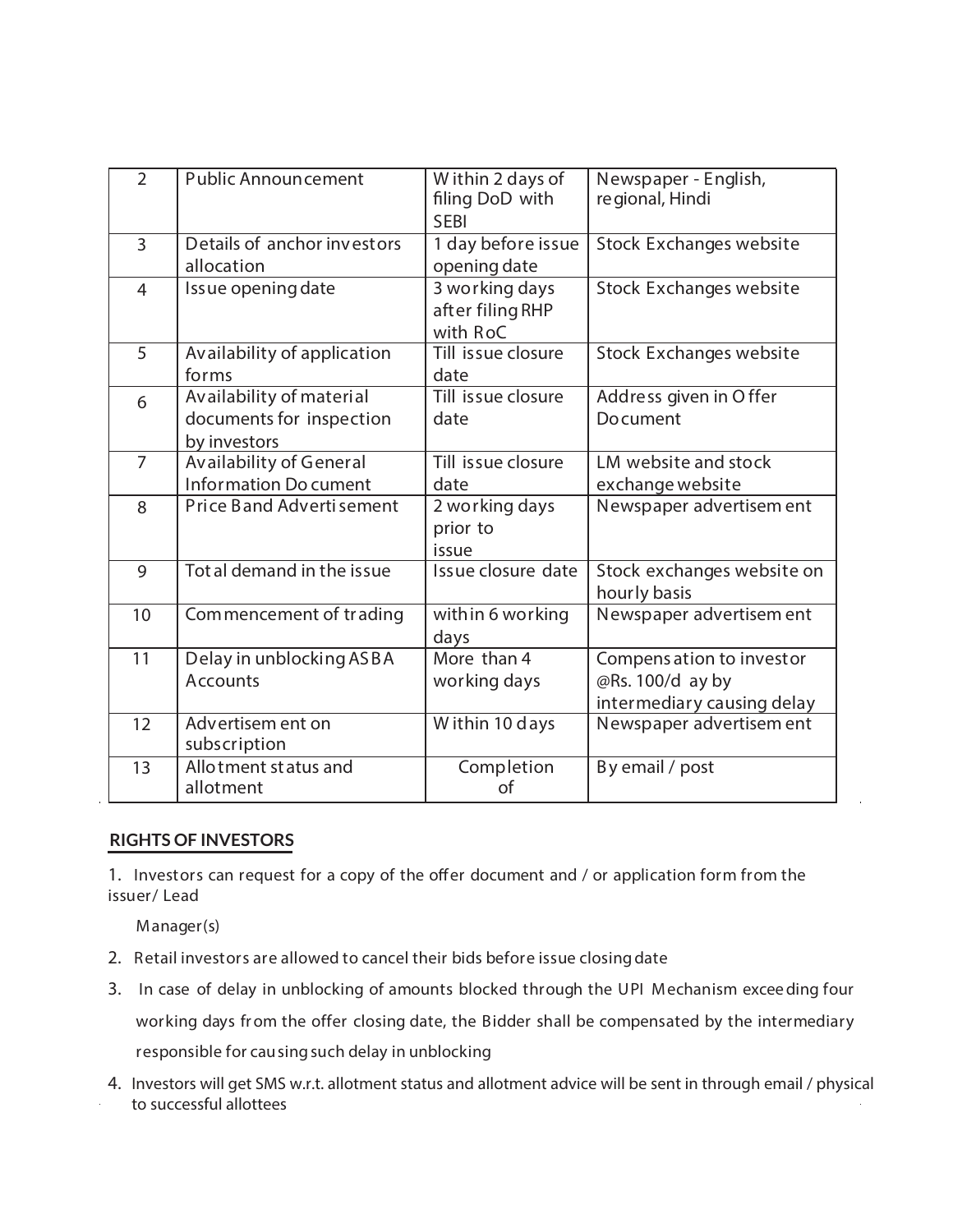**5.** If allotted shares, all Rights as a Shareholder (as per Offer Document)

## **DO S AND DO N' TS F O R TH E INVESTO RS**

## **Dos**

- **1.** Check eligibility to invest in the RH P and under applicable law, rules, regulations, guidelines and approvals
- **2.** Submit bids only thru ASBA (other than Anchor Investors)
- **3.** Read all instructions carefully in the Bid cum Application Form
- **4.** Ensure that Bid cum Application Form bearing the stamp of a Designated Intermediary is submitted to the Designated Intermediary at the Bidding Centre within the prescribed time
- **5.** Ensure you have funds equal to the Bid A mount in the ASBA Account maintained with the SCSB
- **6.** Ensure that name(s) given in the Bid cum Application Form is/are exactly the same as the name(s) in which the beneficiary account is held with the Depository Participant

### **Don't s**

- **1.** Do not Bid for lower than the minimum Bid size
- **2.** Do not submit the Bid for an amount more than funds available in your ASBA account
- **3.** If you are a Retail bidder and are using UPI mechanism, do not submit more than one ASBA Form for each U PI ID
- **4.** Do not submit a Bid/revise a Bid with a price less than the Floor Price or higher than the Cap Price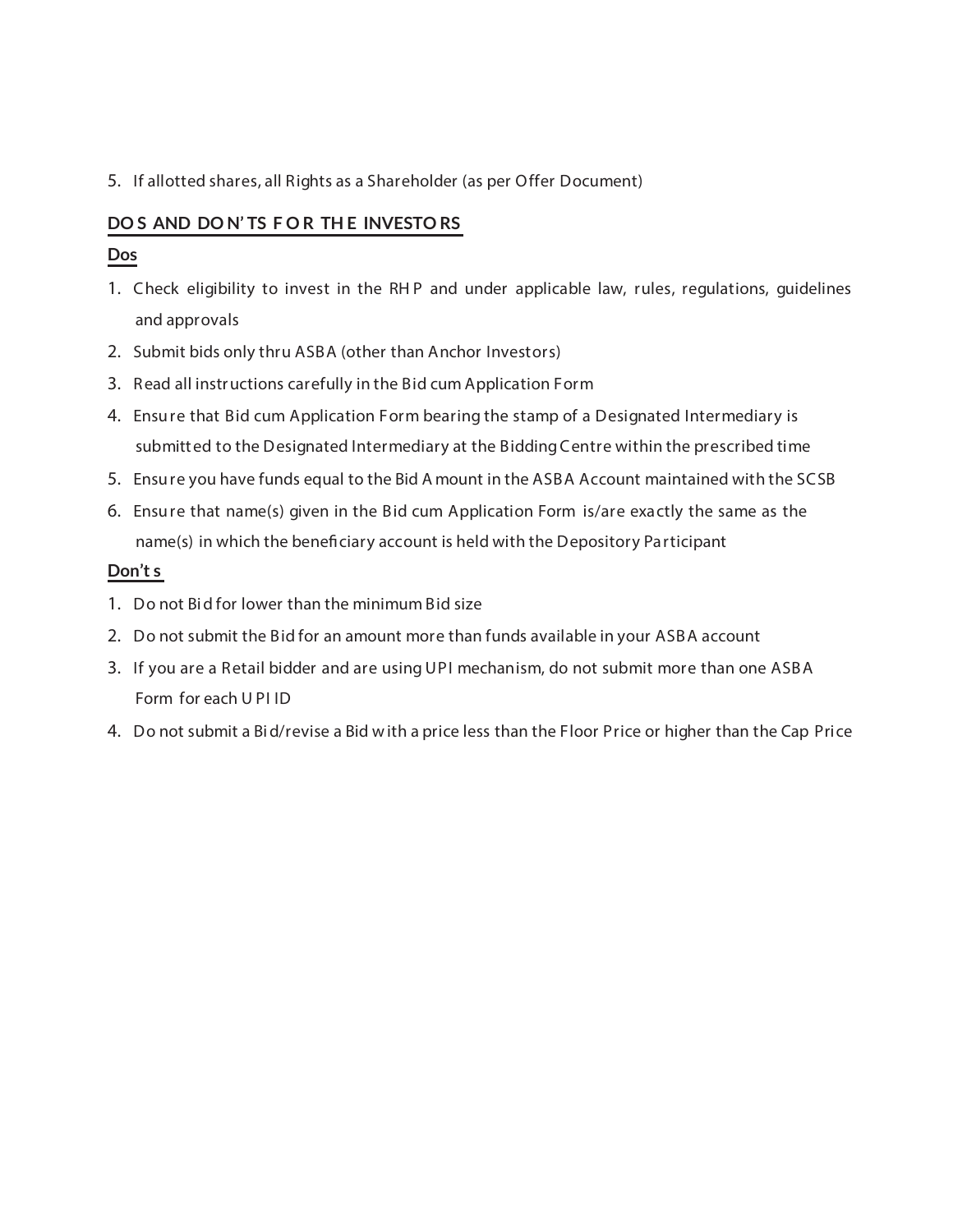#### **INVESTOR GRIEVANCE REDRESSAL MECHANISM AND HOW TO ACCESS IT**

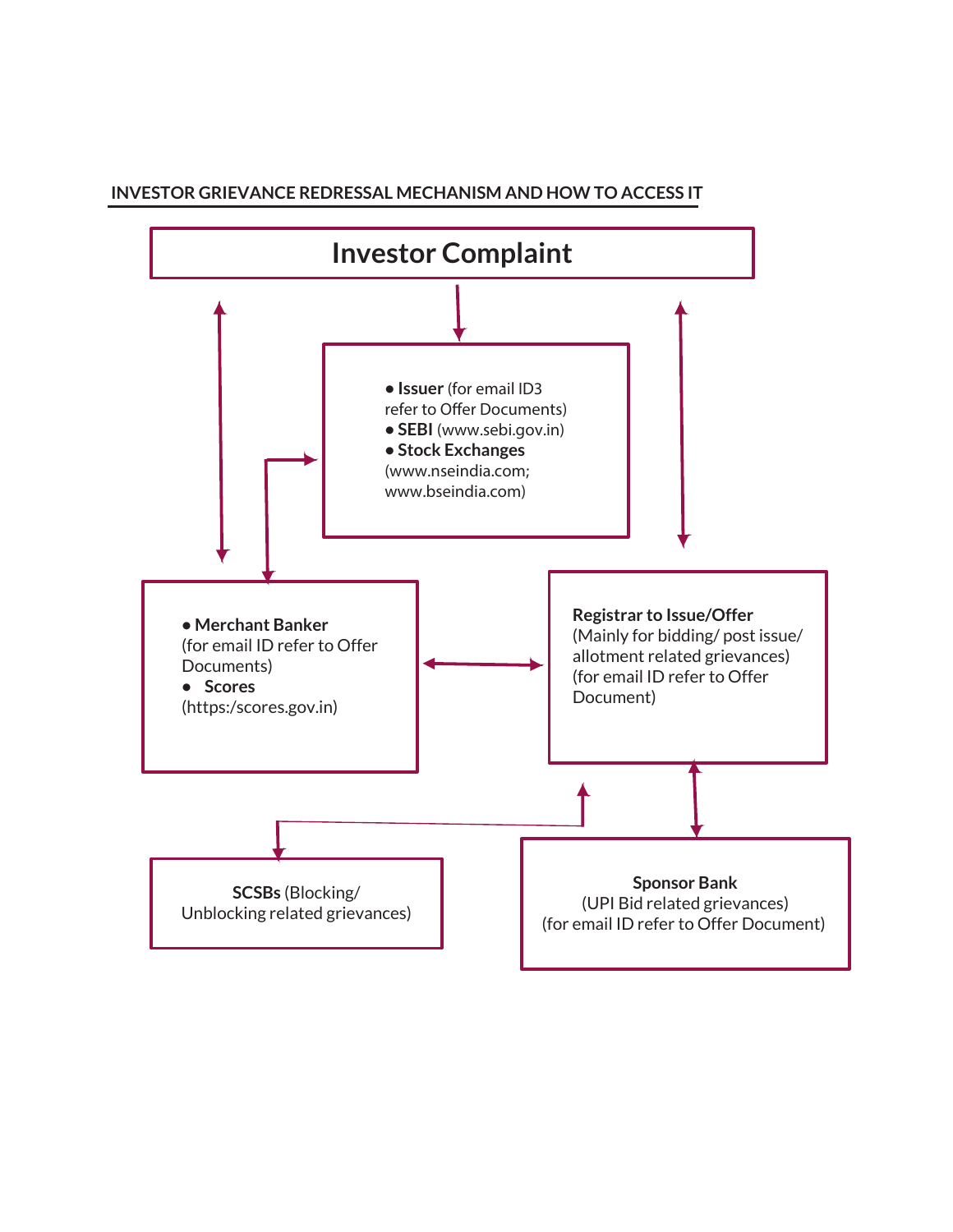## **TIMELINES FOR RESOLUTION OF INVESTOR GRIEVANCES IN IPOs /FPOs)**

| Sr.<br><b>No</b> | <b>Activity</b>                                                                                                                                                           | No. of calendar<br>days      |  |  |
|------------------|---------------------------------------------------------------------------------------------------------------------------------------------------------------------------|------------------------------|--|--|
| 1                | Investor grievance received by the lead manager                                                                                                                           |                              |  |  |
| $\overline{2}$   | Manager to the offer to identify the concerned intermediary and it shall<br>be endeavoured to forward the grievance to the concerned intermediary/<br>ies on T day itself | $T+1$                        |  |  |
| 3                | The concerned intermediary/ies to respond to the lead manager with an<br>acceptable reply / proof of resolution                                                           | X                            |  |  |
| 5                | Lead manager, the concerned intermediary/ies and the investor shall<br>exchange between themselves additional information related to the<br>grievance, wherever required  | <b>Between T</b><br>and<br>X |  |  |
| 4                | LM to reply to the investor with the reply / proof of resolution                                                                                                          | $X+3$                        |  |  |
| 5                | Best efforts will be undertaken by lead manager to resolve the grievance within T+30                                                                                      |                              |  |  |

### **Nature of investor grievance for which the aforesaid timeline is applicable**

- **1.** Delay in unblockingof funds
- **2.** Non allotment / partial allotment of securities
- **3.** Non receipt of securities in demat account
- **4.** Amount blocked but application not bid
- **5.** Application bid but amount not blocked
- **6.** Any other nature as may be informed from time to time

#### **Mode of receipt of investor grievance**

The following modes of receipt will be considered valid for processing the grievances in the timelines discussed above

- **1.** Letter from the investor addressed to the lead manager at its address mentioned in the offer document, detailingnature of grievance, details of application, details of bank account, date of application etc
- **2.** E-mail from the investor addressed to the lead manager at its e-mail ID mentioned in the offer document, detailingnature of grievance, details of application, details of bank account, date of application etc
- **3.** On SEBI Complaints Redress System (SCOR ES) platform.

### **Nature of enquiries for which the lead manager shall respond to / escalated promptly**

- **1.**  Availability of application form
- 2. Availability of offer document